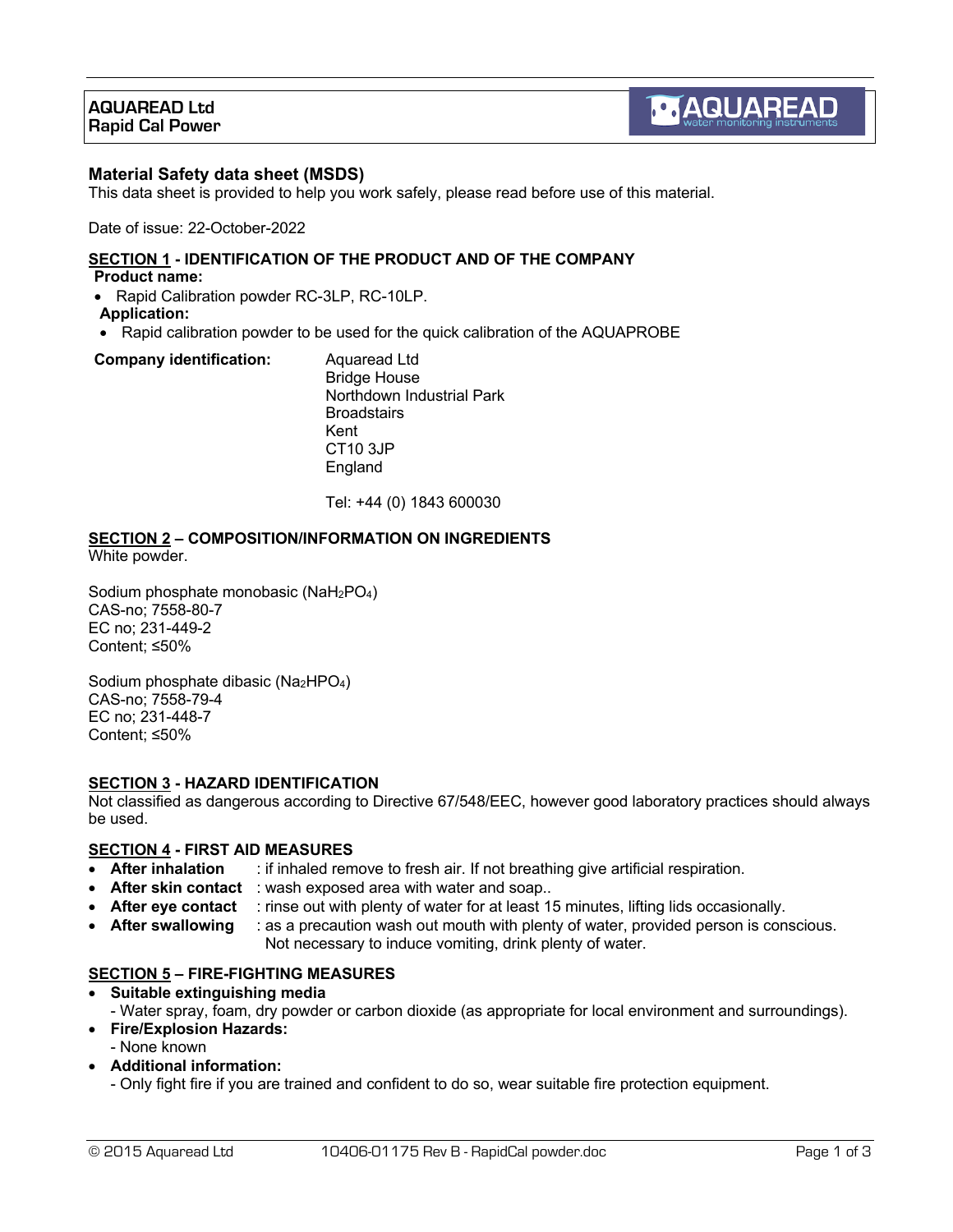## **SECTION 6 - ACCIDENTAL RELEASE MEASURES**

## • **Personal precautions:**

- Use personal protective equipment. Avoid dust formation. Avoid breathing vapors, mist, gas or dust. Ensure adequate ventilation.

## **SECTION 7 - HANDLING AND STORAGE**

• **Handling:**

- Use good laboratory practice, abide with local health and safety procedures.

## **SECTION 8 - EXPOSURE CONTROL/PERSONAL PROTECTION**

- **Personal protective equipment:**
	- Change contaminated clothing as required. Wear eye protection, lab coat, gloves.
- **Protective gloves:**

- Wear appropriate gloves (plastic, nylon, latex). Wash hands after working with substance.

## **SECTION 9 - PHYSICAL/CHEMICAL PROPERTIES**

- **Appearance** : White powder
- **Odour** : Odourless
- 
- **Solubility** : Soluble
- 
- **Melting point** : No data available
- **Boiling point** : Lowest known is 100°C (water)
- **pH value at 25°C** : 4-9.2 at 50g/l
- **Flash point** : No data available
- **Explosive properties** : No data available
- **Explosion limits** : No data available
- **Ignition temperature** : No data available

## **SECTION 10 - STABILITY AND REACTIVITY**

- **Conditions to be avoided:**
	- Strong heating (above boiling point).
	- Stable in the recommended storage conditions.
- **Hazardous decomposition products:**
	- See section 5 in the event of fire.
- **Substances to be avoided:** - Strong oxidising agents, strong acids.
- **Hazardous decomposition products (formed under fire condition):**
- Sodium/Sodium oxides, Phosphorous oxides.

## **SECTION 11 - TOXICOLOGICAL INFORMATION**

Information refers to dry residue compounds as stated in Section 2.

*Acute toxicity* LD50 Oral-rat; >8000mg/kg Do not let product enter drains. Sweep up and keep in suitable closed container for disposal. For disposal see section 13

### • **Storage:**

- Store in a well ventilated, cool dry place away from direct sunlight. Keep container tightly closed when not in use.

### • **Respiratory protection:**

- Not required. If excess dust is formed wear N95 (US) or type P1 (EN 143) dust masks. Respirators and components should be tested and approved under appropriate government standards.

### • **Eye protection:**

- Safety glasses with side shields, goggles or face mask.